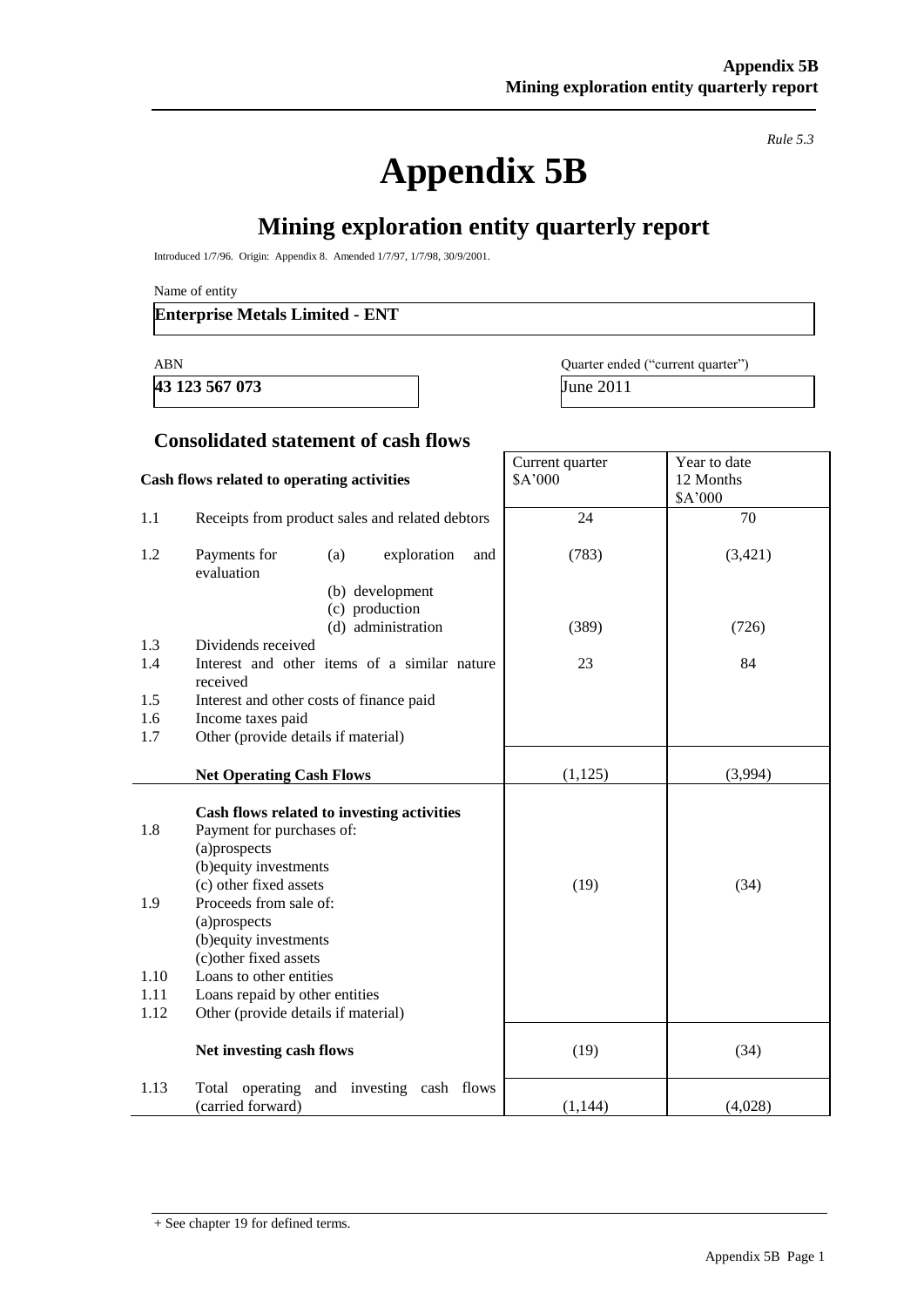| 1.13         | Total operating and investing cash flows<br>(brought forward)                       | (1,144) | (4,028) |
|--------------|-------------------------------------------------------------------------------------|---------|---------|
|              | Cash flows related to financing activities                                          |         |         |
| 1.14         | Proceeds from issues of shares, options, etc. net<br>of costs                       | 1,882   | 4,702   |
| 1.15         | Proceeds from sale of forfeited shares                                              |         |         |
| 1.16         | Proceeds from borrowings                                                            |         |         |
| 1.17         | Repayment of borrowings                                                             |         |         |
| 1.18         | Dividends paid                                                                      |         |         |
| 1.19         | Other (provide details if material)                                                 |         |         |
|              | Net financing cash flows                                                            | 1,882   | 4,702   |
|              | Net increase (decrease) in cash held                                                | 738     | 674     |
| 1.20<br>1.21 | Cash at beginning of quarter/year to date<br>Exchange rate adjustments to item 1.20 | 2,102   | 2,166   |
| 1.22         | Cash at end of quarter                                                              | 2,840   | 2,840   |

### **Payments to directors of the entity and associates of the directors Payments to related entities of the entity and associates of the related entities**

|      |                                                                  | Current quarter<br>\$A'000 |
|------|------------------------------------------------------------------|----------------------------|
| 1.23 | Aggregate amount of payments to the parties included in item 1.2 | 384                        |
| 1.24 | Aggregate amount of loans to the parties included in item 1.10   |                            |

1.25 Explanation necessary for an understanding of the transactions

\$60,542 paid to Directors for Director and Consulting Fees \$323,729 paid to XServ Pty Ltd – a geological consulting company related to Mr Dermot Ryan a Director of Enterprise

### **Non-cash financing and investing activities**

2.1 Details of financing and investing transactions which have had a material effect on consolidated assets and liabilities but did not involve cash flows

2.2 Details of outlays made by other entities to establish or increase their share in projects in which the reporting entity has an interest

<sup>+</sup> See chapter 19 for defined terms.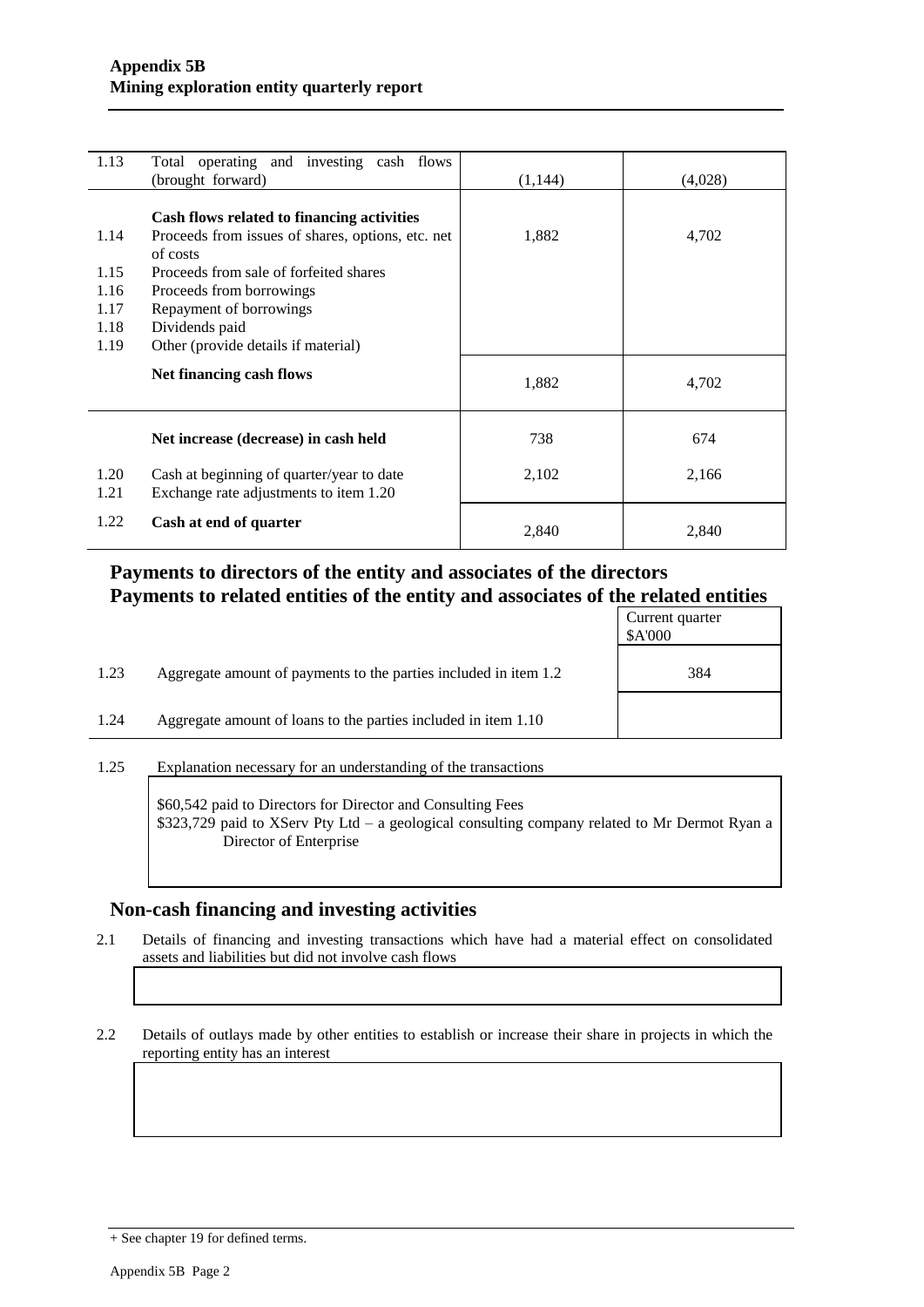#### **Financing facilities available**

*Add notes as necessary for an understanding of the position.*

|     |                             | Amount available<br>\$A'000 | Amount used<br>\$A'000 |
|-----|-----------------------------|-----------------------------|------------------------|
| 3.1 | Loan facilities             |                             |                        |
| 3.2 | Credit standby arrangements |                             |                        |

## **Estimated cash outflows for next quarter**

|     |                            | \$A'000 |
|-----|----------------------------|---------|
| 4.1 | Exploration and evaluation | 750     |
| 4.2 | Development                |         |
| 4.3 | Production                 |         |
| 4.4 | Administration             | 300     |
|     | <b>Total</b>               |         |
|     |                            | 1,050   |

# **Reconciliation of cash**

|     | Reconciliation of cash at the end of the quarter (as<br>shown in the consolidated statement of cash flows) to<br>the related items in the accounts is as follows. | Current quarter<br>\$A'000 | Previous quarter<br>\$A'000 |
|-----|-------------------------------------------------------------------------------------------------------------------------------------------------------------------|----------------------------|-----------------------------|
| 5.1 | Cash on hand and at bank                                                                                                                                          | 150                        | 84                          |
| 5.2 | Deposits at call                                                                                                                                                  | 2,690                      | 2,017                       |
| 5.3 | Bank overdraft                                                                                                                                                    |                            |                             |
| 5.4 | Other (provide details)                                                                                                                                           |                            |                             |
|     | <b>Total: cash at end of quarter</b> (item 1.22)                                                                                                                  | 2,840                      | 2,101                       |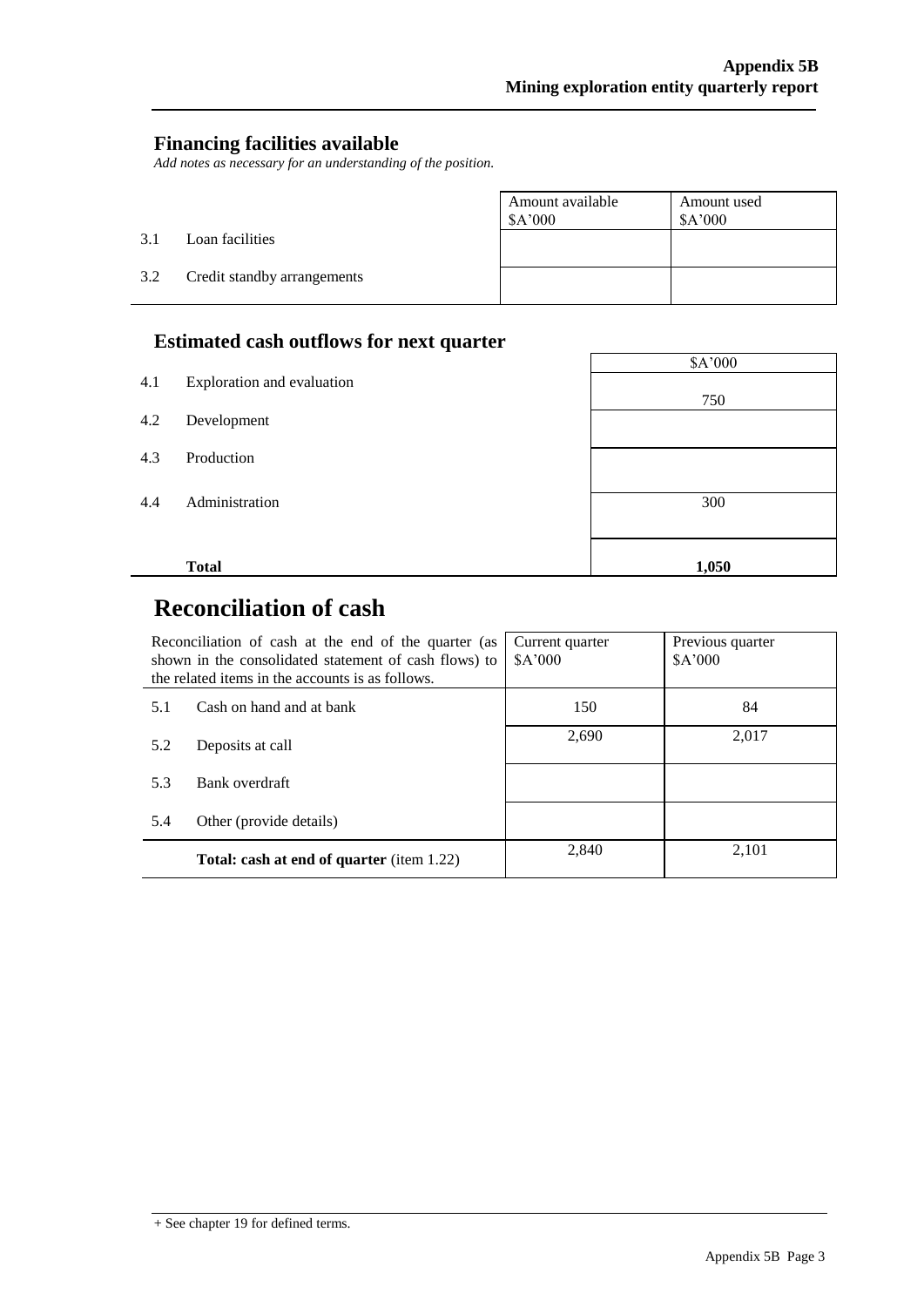### **Changes in interests in mining tenements**

| 6.1 | Interests in mining<br>tenements<br>relinquished,<br>reduced or lapsed | Tenement reference    | Nature of interest<br>(note (2)) | Interest at<br>beginning<br>of quarter | Interest at<br>end of<br>quarter |
|-----|------------------------------------------------------------------------|-----------------------|----------------------------------|----------------------------------------|----------------------------------|
|     | E37/1108                                                               | Application withdrawn | <b>Enterprise Metals Ltd</b>     | 100\%                                  | 0%                               |
|     | E69/2787                                                               | Application withdrawn | <b>Enterprise Metals Ltd</b>     | 100%                                   | 0%                               |
|     | E70/4133                                                               | Application withdrawn | Enterprise Iron Pty Ltd          | 100%                                   | 0%                               |
|     | E37/1108                                                               | Application withdrawn | Enterprise Metals Ltd            | 100%                                   | 0%                               |
|     | E69/2603                                                               | Surrendered           | Enterprise Gold Pty Ltd          | 100%                                   | 0%                               |

|     | Interests in mining | <b>Tenement</b> | Current Registered Holder:   | Interest at | Interest at |
|-----|---------------------|-----------------|------------------------------|-------------|-------------|
| 6.2 | tenements acquired  | reference       |                              | beginning   | end of      |
|     |                     |                 |                              | of quarter  | quarter     |
|     | E37/1112            | New Application | Enterprise Metals Ltd        | $0\%$       | 100%        |
|     | E37/1117            | New Application | <b>Enterprise Metals Ltd</b> | 0%          | 100%        |
|     | E70/4150            | New Application | Enterprise Iron Pty Ltd      | 0%          | 100%        |
|     | E70/4171            | New Application | Enterprise Iron Pty Ltd      | 0%          | 100%        |
|     | E77/1970            | New Application | Enterprise Iron Pty Ltd      | 0%          | 100%        |
|     | E77/1973            | New Application | Enterprise Iron Pty Ltd      | 0%          | 100%        |

<sup>+</sup> See chapter 19 for defined terms.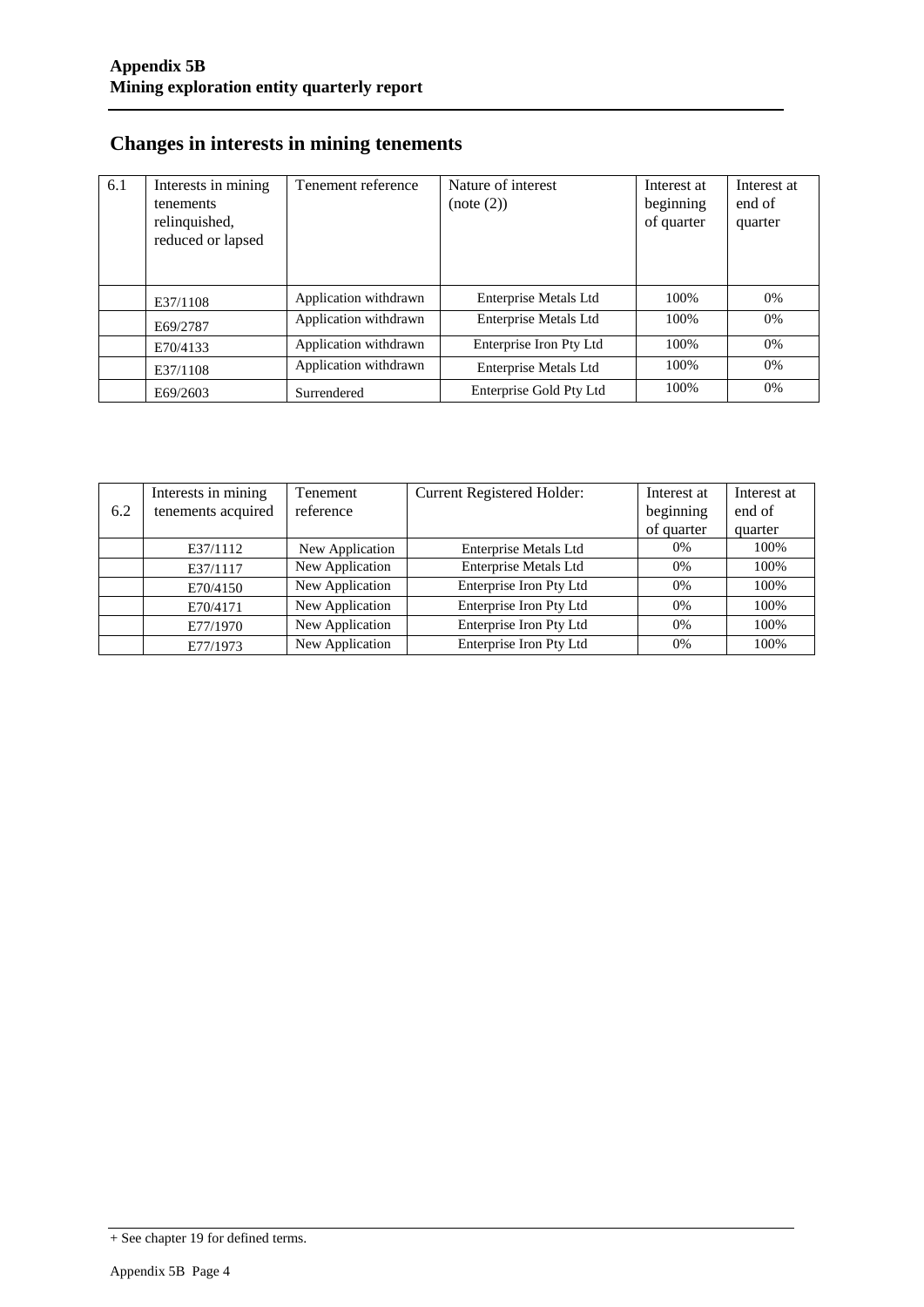#### **Issued and quoted securities at end of current quarter**

*Description includes rate of interest and any redemption or conversion rights together with prices and dates.*

|         |                            | Total number           | Number quoted | Issue price per                    | Amount paid up per               |
|---------|----------------------------|------------------------|---------------|------------------------------------|----------------------------------|
|         |                            |                        |               | security (see note<br>$3)$ (cents) | security (see note 3)<br>(cents) |
| 7.1     | Preference                 |                        |               |                                    |                                  |
|         | +securities                |                        |               |                                    |                                  |
|         | (description)              |                        |               |                                    |                                  |
| 7.2     | Changes during             |                        |               |                                    |                                  |
|         | quarter                    |                        |               |                                    |                                  |
|         | (a) Increases              |                        |               |                                    |                                  |
|         | through issues             |                        |               |                                    |                                  |
|         | (b) Decreases              |                        |               |                                    |                                  |
|         | through returns            |                        |               |                                    |                                  |
|         | of capital, buy-<br>backs, |                        |               |                                    |                                  |
|         | redemptions                |                        |               |                                    |                                  |
| 7.3     | +Ordinary                  | 140,970,776            | 140,970,776   |                                    |                                  |
|         | securities                 |                        |               |                                    |                                  |
|         |                            |                        |               |                                    |                                  |
| 7.4     | Changes during             |                        |               |                                    |                                  |
|         | quarter<br>(a) Increases   |                        |               |                                    |                                  |
|         | through issues             |                        |               |                                    |                                  |
|         | (b) Decreases              |                        |               |                                    |                                  |
|         | through returns            |                        |               |                                    |                                  |
|         | of capital, buy-           |                        |               |                                    |                                  |
|         | backs                      |                        |               |                                    |                                  |
| 7.5     | +Convertible               |                        |               |                                    |                                  |
|         | debt securities            |                        |               |                                    |                                  |
|         | (description)              |                        |               |                                    |                                  |
| 7.6     | Changes during             |                        |               |                                    |                                  |
|         | quarter<br>(a) Increases   |                        |               |                                    |                                  |
|         | through issues             |                        |               |                                    |                                  |
|         | (b) Decreases              |                        |               |                                    |                                  |
|         | through                    |                        |               |                                    |                                  |
|         | securities                 |                        |               |                                    |                                  |
|         | matured,                   |                        |               |                                    |                                  |
|         | converted                  |                        |               |                                    |                                  |
| $7.7\,$ | <b>Options</b>             |                        |               | Exercise price                     | Expiry date                      |
|         | (description and           | 22,782,001             | 22,782,001    | 25 cents                           | 20 June 2012                     |
|         | conversion                 | 3,000,000              |               | 25 cents                           | 22 Nov 2012                      |
|         | factor)                    | 2,500,000              |               | 50 cents                           | 30 June 2013                     |
|         |                            | 3,225,806<br>3,225,806 |               | 25 cents                           | 1 June 2013<br>1 June 2013       |
| 7.8     | Issued during<br>quarter   |                        |               | 25 cents                           |                                  |
| 7.9     | <b>Exercised</b> during    |                        |               |                                    |                                  |
|         | quarter                    |                        |               |                                    |                                  |
| 7.10    | Expired during             |                        |               |                                    |                                  |
|         | quarter                    |                        |               |                                    |                                  |
| 7.11    | <b>Debentures</b>          |                        |               |                                    |                                  |
|         | (totals only)              |                        |               |                                    |                                  |

<sup>+</sup> See chapter 19 for defined terms.